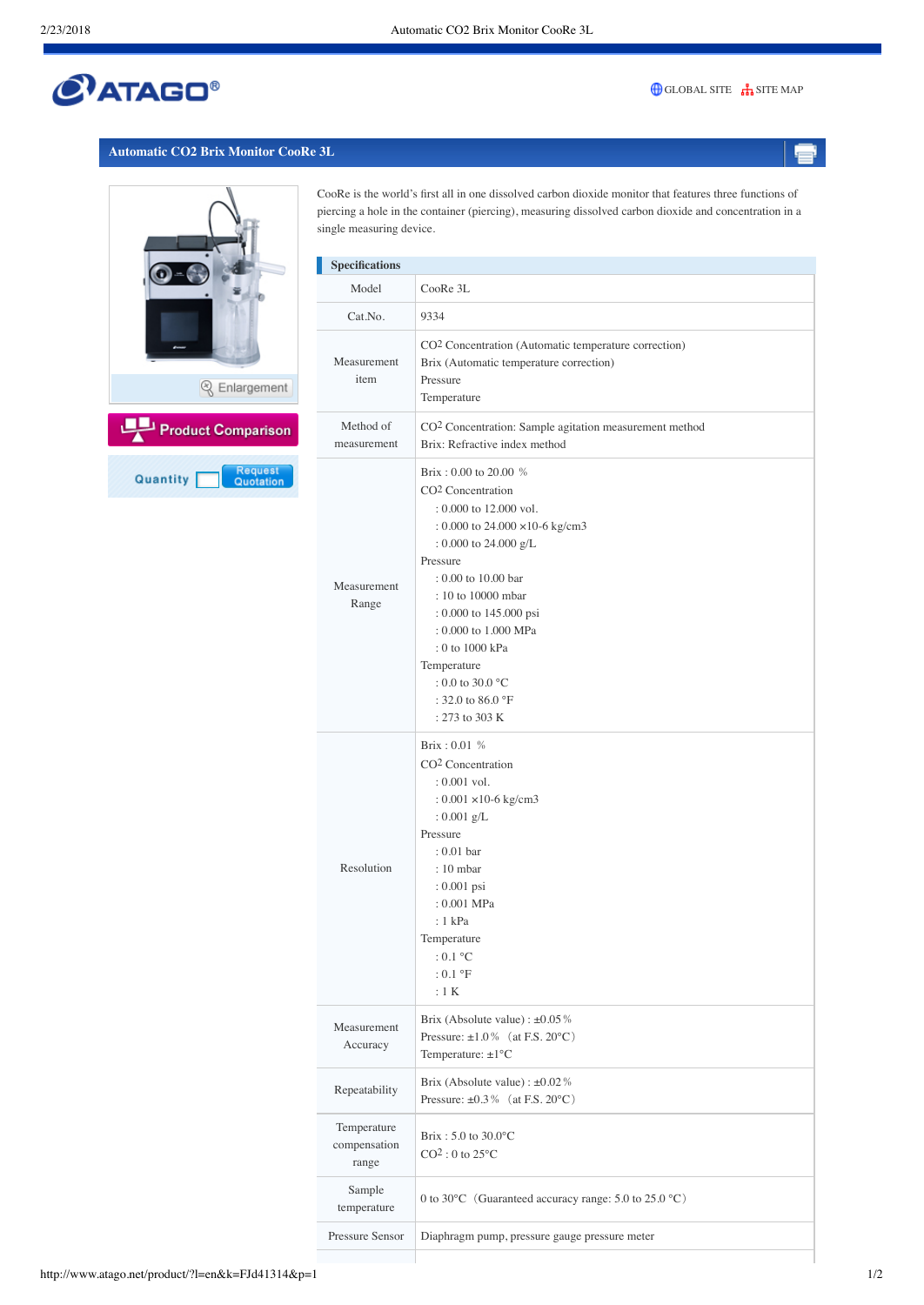## 2/23/2018 Automatic CO2 Brix Monitor CooRe 3L

| Refractometer<br><b>Light Source</b>     | LED (D-line approximation)                                                                                                    |
|------------------------------------------|-------------------------------------------------------------------------------------------------------------------------------|
| Stirring method                          | Magnet stirrer                                                                                                                |
| Temperature<br>sensor                    | Platinum thin-film temperature sensor (Refractometer/pressure sensor one each)                                                |
| Sample Volume                            | 100mL (Pressure chamber volume: 20mL)                                                                                         |
| Measurement<br>Time                      | About 60 seconds                                                                                                              |
| Power Supply                             | AC100 to 240V                                                                                                                 |
| International<br>Protection Class        | <b>IP65</b><br>*Applicable only if the USB terminal cover is on and power terminal cover is on<br>(or AC power is connected). |
| Dimensions $\&$<br>Weight                | Approx. 405(W)×215(D)×515(H)mm 26lbs/12kg(Power cable included.)                                                              |
| Power<br>consumption                     | 50VA                                                                                                                          |
| Output terminals                         | USB memory                                                                                                                    |
| Environment<br>temperature /<br>Humidity | Temp: $0$ to $40^{\circ}$ C<br>Humidity: 30 to 80%                                                                            |
| <b>Options</b>                           |                                                                                                                               |

· Lithium-ion Battery : RE-74840

· Pulp Filter Unit : RE-79424

· Filter cartridges(Pulp Filter Unit) : RE-79425

(C) 2003-2018 ATAGO CO., LTD, All rights reserved.  $\bullet$  [Top Page](http://www.atago.net/english/index.html)

 $C$ ATAGO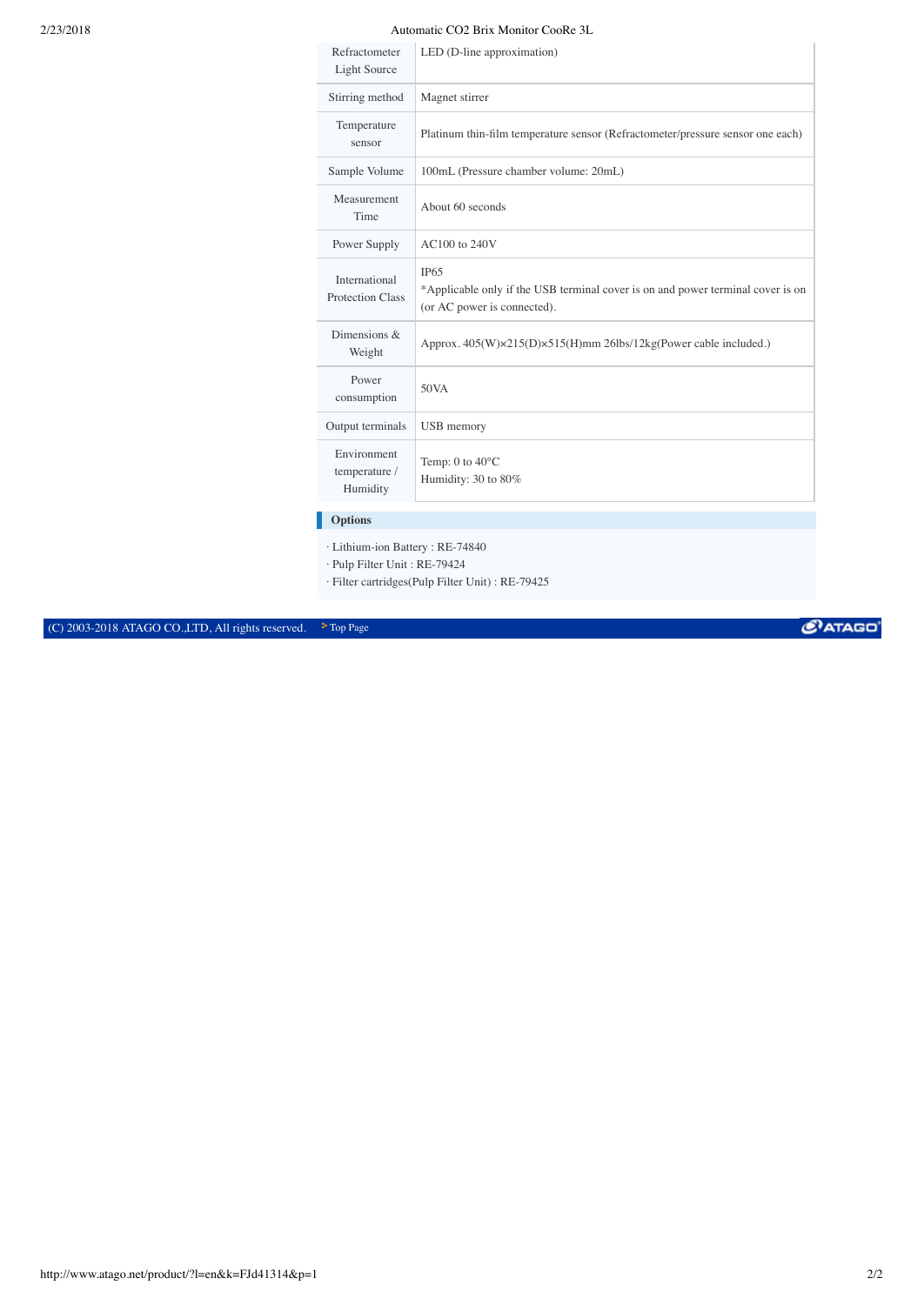# $C$ ATAGO®

### [GLOBAL SITE](http://www.atago.net/) **[SITE MAP](http://www.atago.net/english/sitemap.html)**

#### **Automatic CO2 Brix Monitor CooRe**



CooRe is the world's first all in one dissolved carbon dioxide monitor that features three functions of piercing a hole in the container (piercing), measuring dissolved carbon dioxide and concentration in a single measuring device.

| <b>Specifications</b>                |                                                                                                                                                                                                                                                                                                                                                                               |
|--------------------------------------|-------------------------------------------------------------------------------------------------------------------------------------------------------------------------------------------------------------------------------------------------------------------------------------------------------------------------------------------------------------------------------|
| Model                                | CooRe                                                                                                                                                                                                                                                                                                                                                                         |
| Cat.No.                              | 9332                                                                                                                                                                                                                                                                                                                                                                          |
| Measurement<br>item                  | CO <sup>2</sup> Concentration (Automatic temperature correction)<br>Brix (Automatic temperature correction)<br>Pressure<br>Temperature                                                                                                                                                                                                                                        |
| Method of<br>measurement             | CO <sup>2</sup> Concentration: Sample agitation measurement method<br>Brix: Refractive index method                                                                                                                                                                                                                                                                           |
| Measurement<br>Range                 | Brix: 0.00 to 20.00 %<br>CO <sup>2</sup> Concentration<br>: 0.000 to 12.000 vol.<br>: 0.000 to 24.000 $\times$ 10-6 kg/cm3<br>: 0.000 to 24.000 $g/L$<br>Pressure<br>$: 0.00$ to 10.00 bar<br>: 10 to 10000 mbar<br>: 0.000 to 145.000 psi<br>: 0.000 to 1.000 MPa<br>: 0 to 1000 kPa<br>Temperature<br>$: 0.0$ to 30.0 °C<br>: 32.0 to 86.0 $^{\circ}$ F<br>$: 273$ to 303 K |
| Resolution                           | Brix: 0.01 %<br>CO <sup>2</sup> Concentration<br>$: 0.001$ vol.<br>: $0.001 \times 10$ -6 kg/cm3<br>: $0.001$ g/L<br>Pressure<br>$: 0.01$ bar<br>$: 10$ mbar<br>: 0.001 psi<br>: 0.001 MPa<br>: 1 kPa<br>Temperature<br>: 0.1 °C<br>$:0.1\text{ }^{\circ}F$<br>:1 K                                                                                                           |
| Measurement<br>Accuracy              | Brix (Absolute value) : $\pm 0.05\%$<br>Pressure: $\pm 1.0\%$ (at F.S. 20°C)<br>Temperature: $\pm 1^{\circ}$ C                                                                                                                                                                                                                                                                |
| Repeatability                        | Brix (Absolute value) : $\pm 0.02\%$<br>Pressure: $\pm 0.3\%$ (at F.S. 20°C)                                                                                                                                                                                                                                                                                                  |
| Temperature<br>compensation<br>range | Brix: $5.0$ to $30.0$ °C<br>$CO2$ : 0 to 25 $^{\circ}$ C                                                                                                                                                                                                                                                                                                                      |
| Sample<br>temperature                | 0 to 30°C (Guaranteed accuracy range: 5.0 to 25.0 °C)                                                                                                                                                                                                                                                                                                                         |
| Pressure Sensor                      | Diaphragm pump, pressure gauge pressure meter                                                                                                                                                                                                                                                                                                                                 |
|                                      |                                                                                                                                                                                                                                                                                                                                                                               |